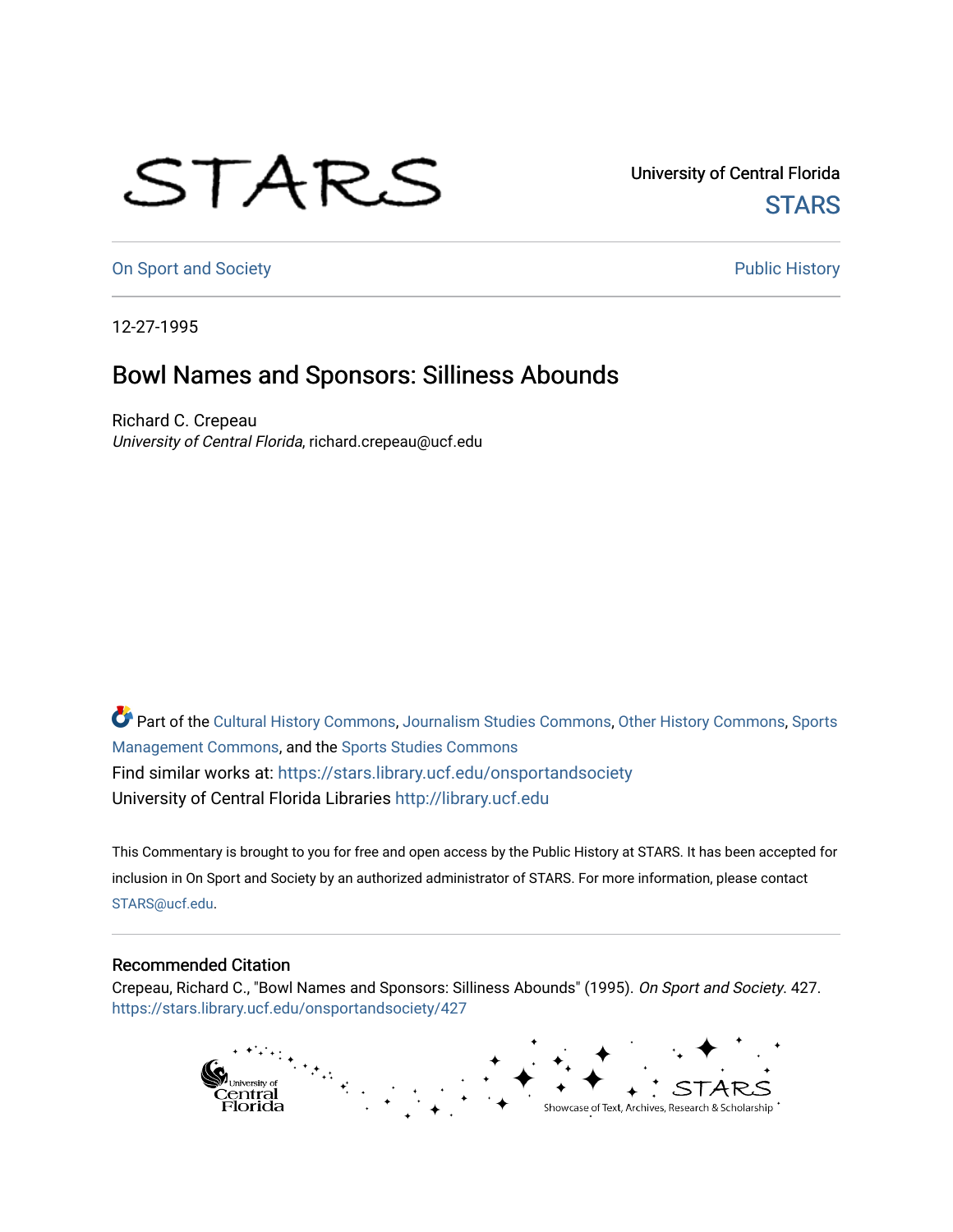## SPORT AND SOCIETY FOR H-ARETE December 27, 1995

Already some of the big ones are behind us. The annual Blue-Gray Game in which the Confederacy tries to atone for the loss of the big game of 1865 was played in Montgomery, Alabama on Christmas Day. Once again the Gray was outmaned. Then came the Jeep Eagle Aloha Bowl in which Aloha meant goodbye in any number of ways, and the Weiser Lock Copper Bowl, which asks the question what is a weiser lock and why would you want to lock weisers anyway?

Almost all the bowls now have corporate sponsors. There are only two kinds that don't. There are those that are too insignificant to get enough TV rating points like the Peach Bowl and the Sun Bowl, and this year even the Cotton Bowl, which has fallen on hard times. The last few years it was the Mobil Cotton Bowl, but now it is simply the Cotton Bowl Classic. Then there is the other category, those bowls that have too much class and too much tradition to allow themselves to stoop to such cheap commericialization. Bowls of this type number only one. It is the Granddaddy of all the bowl games, the Rose Bowl, which has somehow resisted selling its name for commercial purposes. How much longer it can do this remains one of the great mysteries of intercollegiate athletics.

Other things have changed over the last few years. The number of bowls sponsored by automobile rental dealers has been reduced to none, even though the Builder's Square Alamo Bowl sounds like it might be one. The Alamo in this case is the Alamo Dome in San Antonio, Texas, named of course for the Alamo, the historic site, and not for the car rental dealer. Builder's Square is the sponsor and it is important to remember that this is a do-ityourself home supply company and not a location. Under no circumstances should you try to Remember the Builder's Square Alamo.

Nor is the Carquest Bowl a car rental dealer, although it sounds like it might be. I think, but I would not stake my life on it, that this is a car parts or accessory dealer. It also sounds like something you might do in the parking lot after the game.

And speaking of cars the Holiday Bowl in San Diego is now the Plymouth Holiday Bowl, and my guess is that most of you, like me, did not know that Plymouth even had a holiday.

My favorite bowl name continues to be the Poulon Weed Eater Independence Bowl because of all the bizarre images that it conjurs up at the sound of the name. I for one have long sought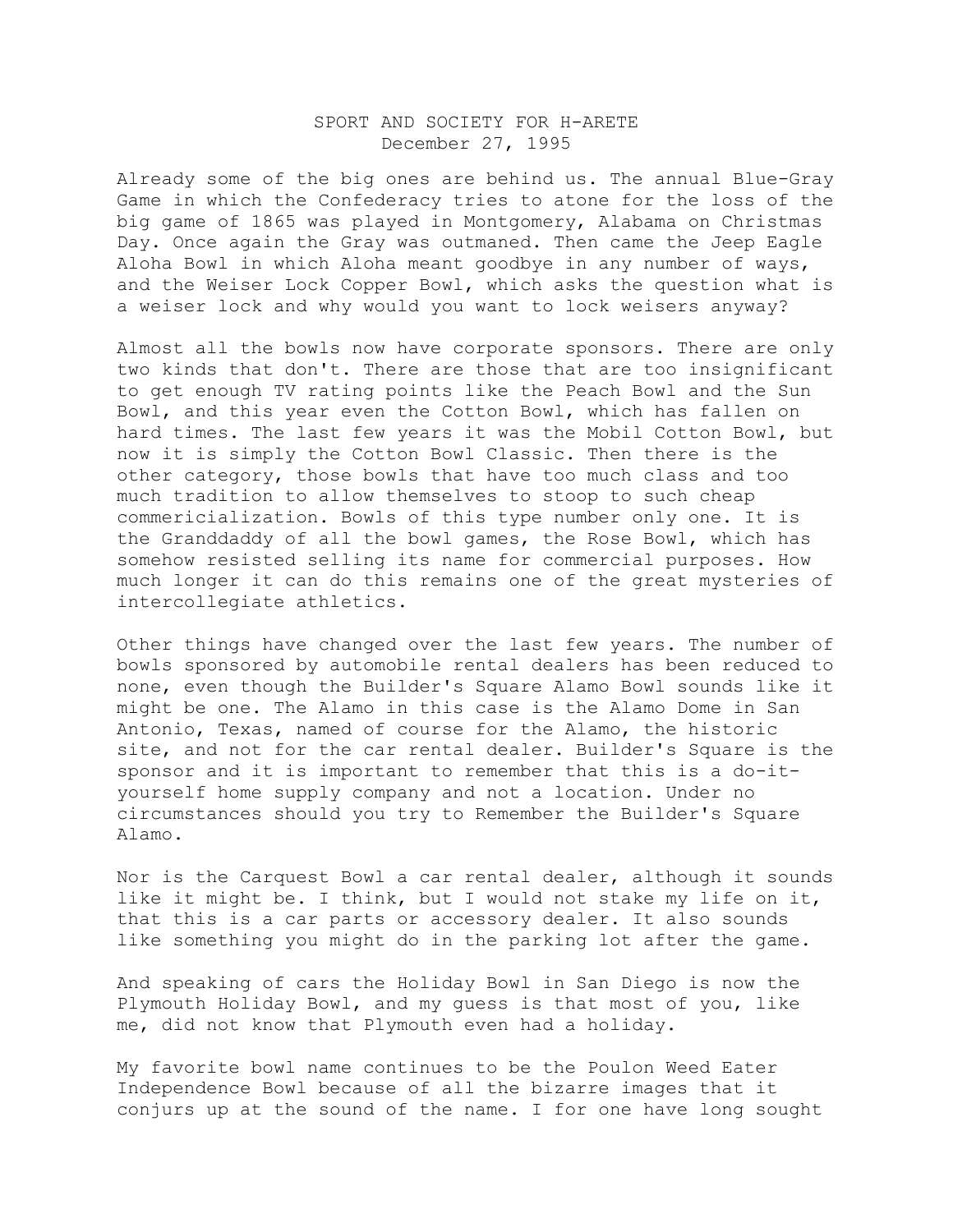to be independent of my weed eater, and I welcome any memorial celebration to this important development in the lives of most Americans.

For those who like hopeless cases, the St. Jude Liberty Bowl is for you. Having actually attended the Liberty Bowl twice, I can tell you that viewed from certain perspectives it can be construded to be a hopeless case, which indeed was not the way in which I viewed the Liberty Bowl, but it was the way in which I viewed Memphis where this overblown patriotic exercise takes place. Few will remember this, but the Liberty Bowl has this theme, not because Memphis is the cradle of liberty, but because this bowl has its origins in Philadelphia.

Then there is the Outback Bowl in Tampa which was previously called the All-American Bowl, while the Outback Steakhouse was the sponsor of the Gator Bowl. It is no longer called the Outback Steakhouse Bowl I suspect because of all those jokes people made about the outhouse steakout bowl. As for the Gator Bowl it is now the Toyota Gator Bowl, which brings us back to the automotive theme once again.

Finally the other big New Year's Day Bowls are the CompUSA Citrus Bowl which is co-sponsored by the Florida Citrus Commission; the Fed Ex Orange Bowl which promises to get you out of Miami overnight, alive; the Nokia Sugar Bowl which challenges you to try to figure out what a Nokia is and if it is safe to have one in your sugar bowl; and finally the big one this year for all the marbles, this year's game of the century, is the Tostitos Fiesta Bowl purchased for a king's ransom by the Frito Lay Company.

Thus the beauty of amatuer incollegiate athletics where students can be seen competing for the pure joy of sport and where institutions of higher learning can provide entertainment for millions of Americans, and in the case of the Tostitos Fiesta Bowl where each university can pocket as much as \$13M, while the Fed Ex Orange Bowl and the Nokia Sugar Bowl will bring each school \$8.3M. Is it any wonder that the coaches and presidents of these institutions think that the present bowl system is working quite well?

And finally one other note about a bowl name. When Pete Rozelle first decided to use Roman numerals to designate the Super Bowl, did he stop to think that the 30th Super Bowl would be Super Bowl XXX? I doubt it. So this year will be the Triple X rated Super Bowl. Remember you heard it here first.